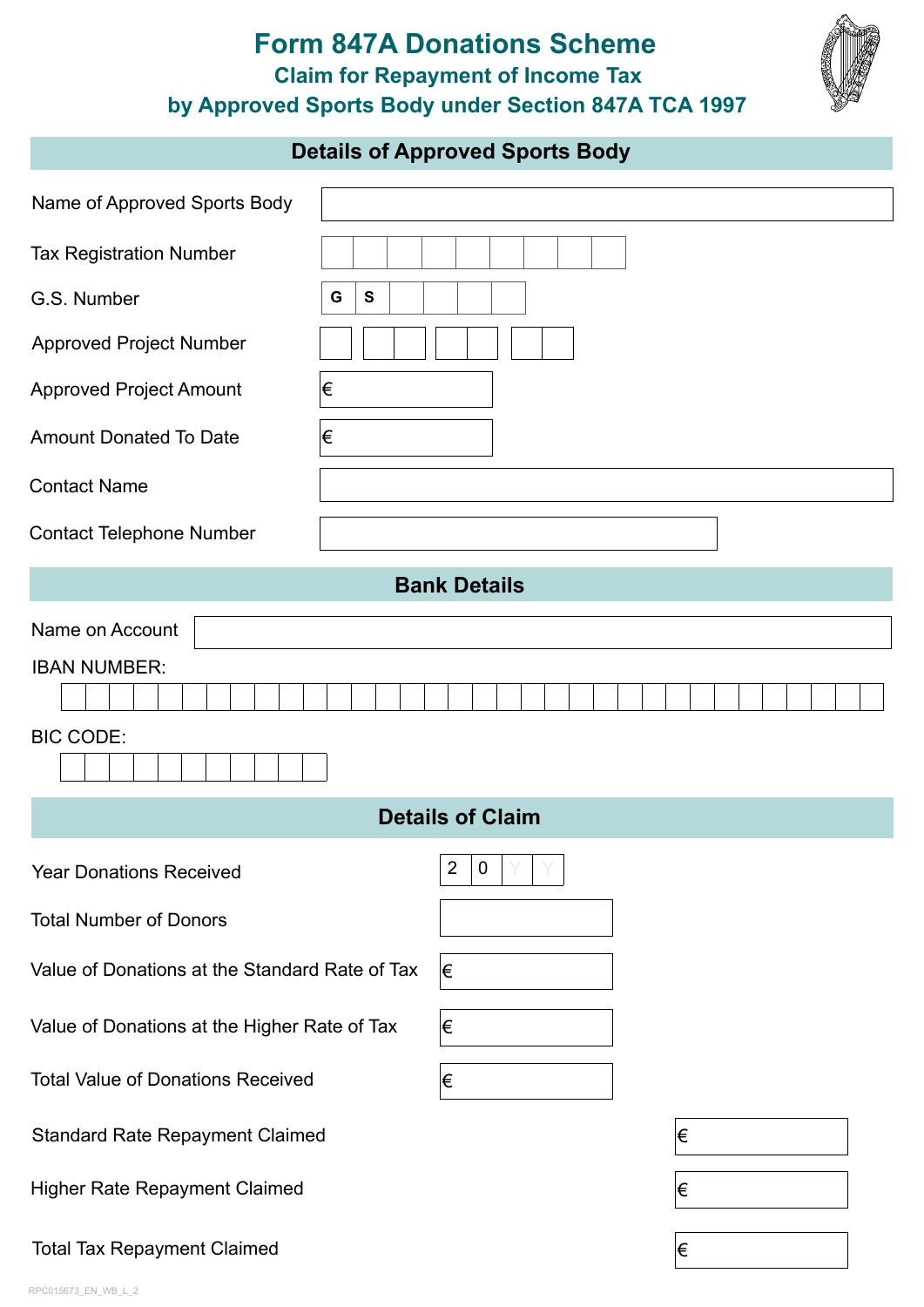## **Declaration**

I DECLARE that the details of this claim are correct and submit a claim for repayment of  $\in$ 

in respect of Income Tax on donations received from individuals who only paid tax under PAYE

| in the tax year<br>$\overline{2}$<br>$\mathbf 0$                       |                   |  |  |
|------------------------------------------------------------------------|-------------------|--|--|
| Name                                                                   |                   |  |  |
| <b>Officer Role</b><br>(Chairperson / Hon. Secretary / Hon. Treasurer) |                   |  |  |
|                                                                        | Date (DD/MM/YYYY) |  |  |
| <b>Notes</b>                                                           |                   |  |  |

- **1.** For the purpose of Section 847A TCA 1997 you are regarded as an Approved Sports Body if Revenue has issued you with a valid Games and Sports Exemption number (GS Number). Further information on applying for this number is available at **[Sports Body Tax Exemption.](https://www.revenue.ie/en/companies-and-charities/charities-and-sports-bodies/sports-bodies-tax-exemption/how-to-apply-for-a-sports-body-tax-exemption.aspx)**
- **2.** To apply for tax relief on donations your sports body must have:
	- A GS Exemption Number
	- An Approved Project Number. This number appears on the certificate issued by the Department of Tourism, Culture, Arts, Gaeltacht, Sport and Media approving your project for the purpose of claiming tax relief on donations received
- **3.** The donation made by PAYE taxpayers is deemed to be a payment net after tax at the individual's standard rate or higher rate as stated on the individual's "Appropriate Certificate".

## **Examples:**

Where the individual is taxed at the standard rate (20%) the tax repayment on a donation of  $\epsilon$ 250 is €62.50, calculated as follows: €250 x 20 ÷ 80 = €62.50.

 Where the individual is taxed at the higher rate (40%) the tax repayment on a donation of €250 is €166.67, calculated as follows: €250 x 40 ÷ 60 = €166.67.

The individual must have paid sufficient income tax on the grossed up amount of the donation.

- **4.** The Appropriate Certificate is the individual's declaration regarding their donation and **the Sports Body should retain this Certificate** together with detailed accounts in support of the claim for repayment of tax. You must keep this documentation as your claim may be selected by Revenue for detailed examination.
- **5.** You should submit the following details in support of your claim:
	- donor's Tax Reference Number (PPSN);
	- full name of the donor(s); (listed alphabetically by surname)
	- amount of the donation;
	- tax rate of donors;
	- year in which the donation was received.
- **6.** Form 847A is to be used exclusively for claiming repayment of Income Tax on donations made by **individuals who pay tax under the PAYE tax system only** and who are not jointly assessed with a spouse or civil partner paying tax under self-assessment.